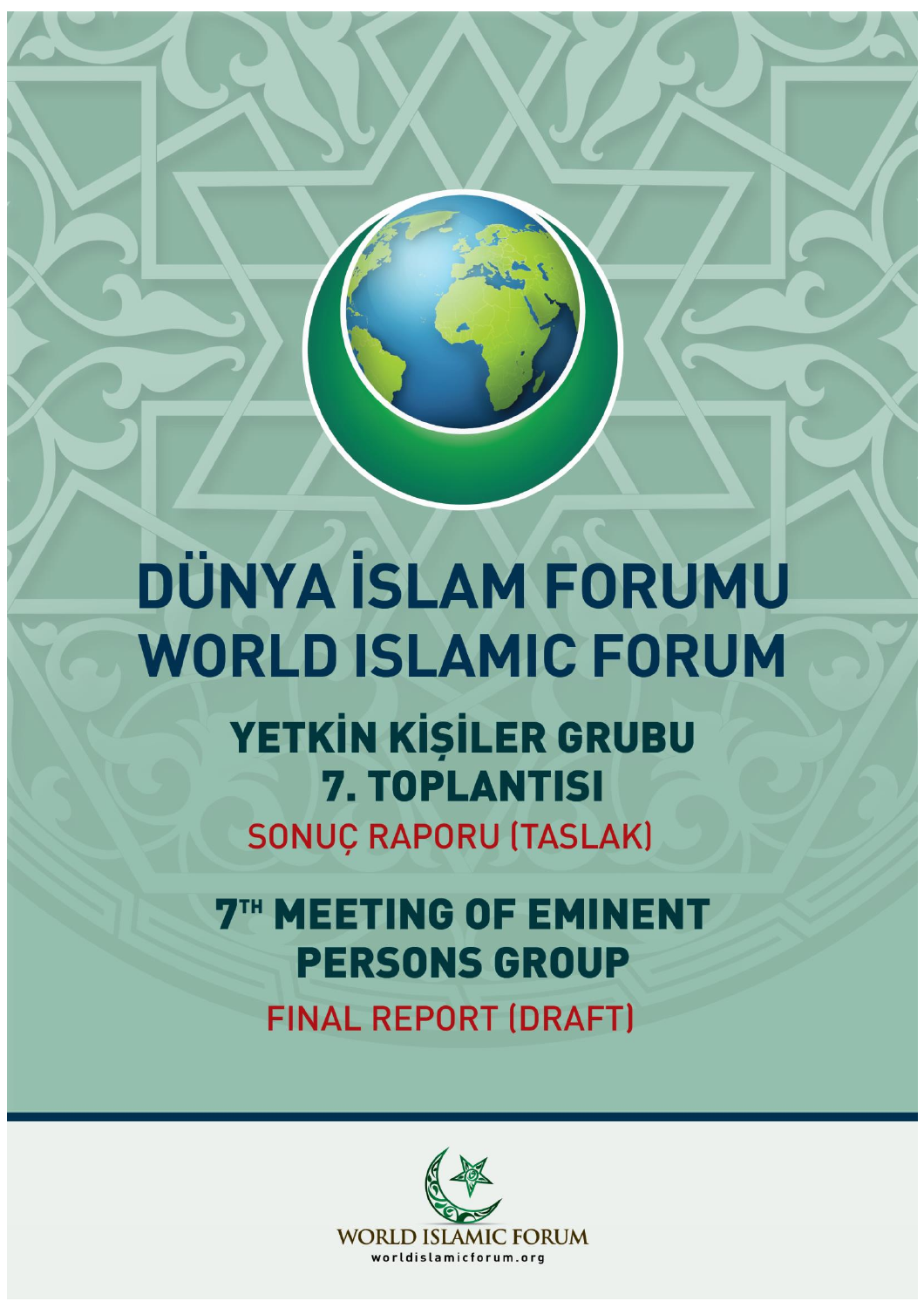

# **WORLD ISLAMIC FORUM** (WIF) **7 TH MEETING OF EMINENT PERSONS GROUP FINAL REPORT** (DRAFT)

**7 th Meeting of Eminent Persons Group of World Islamic Forum** held on **22 September 2016** in the margin of World Muslim Women Summit and Exhibition in **Kuala Lumpur**.

Think Tanks Forum of the Islamic Countries was advised to be organized in first, confirmed in second one, first one held on 1 March 2012 in Baku, Second meeting held on 25 March 2013 in Cairo, Third one held on 28 October 2013 in Baghdad, **ISTTP (Islamic Countries Think Tanks Platform)**, fourth one held again in Baghdad on 20 February 2014, fifth of Meeting of Eminent Persons Group on 8 March 2015 in Islamabad was held in the margin of sixth Think-tank Forum of the Islamic Countries it is decided that forum's name is changed to "**World Islamic Forum WIF**" and committee's name is changed to "**Eminent Persons Group - EPG"**. Decisions have announced in Islamabad Declaration**. 7 th Meeting of Eminent Persons Group of World Islamic Forum** held on 22 September 2016 in the margin of World Muslim Women Summit and Exhibition in **Kuala Lumpur**.

### **A. EMINENT PERSONS GROUP MEMBERS OF THE WORLD ISLAMIC FORUM**

- **Prof. Shamseldin Zeinal ABDIN,** ACDESS, Sudan
- **Prof. Zaleha KAMARUDDIN,** Rector of International Islamic University of Malaysia
- **Princess Basmah Bint Saud,** Princess of KSA
- **Dr. Hatem EL KADI, IDSC President, Egypt**
- **Dr. Abdul Aziz SAGER,** Gulf Research Center, UAE chairman
- **Dr. Abdussettar DERBISALI,** Head of the Religious Administration of Muslims of Kazakhstan
- **Ambassador Dr. Mostafa DOLATYAR,** IPIS, Iran
- **Senator Müshahid Hussaın SYED,** IPRI, Pakistan
- **Ambassador Humayun KABIR,** BEI, Bangladesh

**Elnur ASLANOV,** Chief of Political Analysis and Inf. Provision Dep. in the Administration of the President of the Rep. of Azerbaijan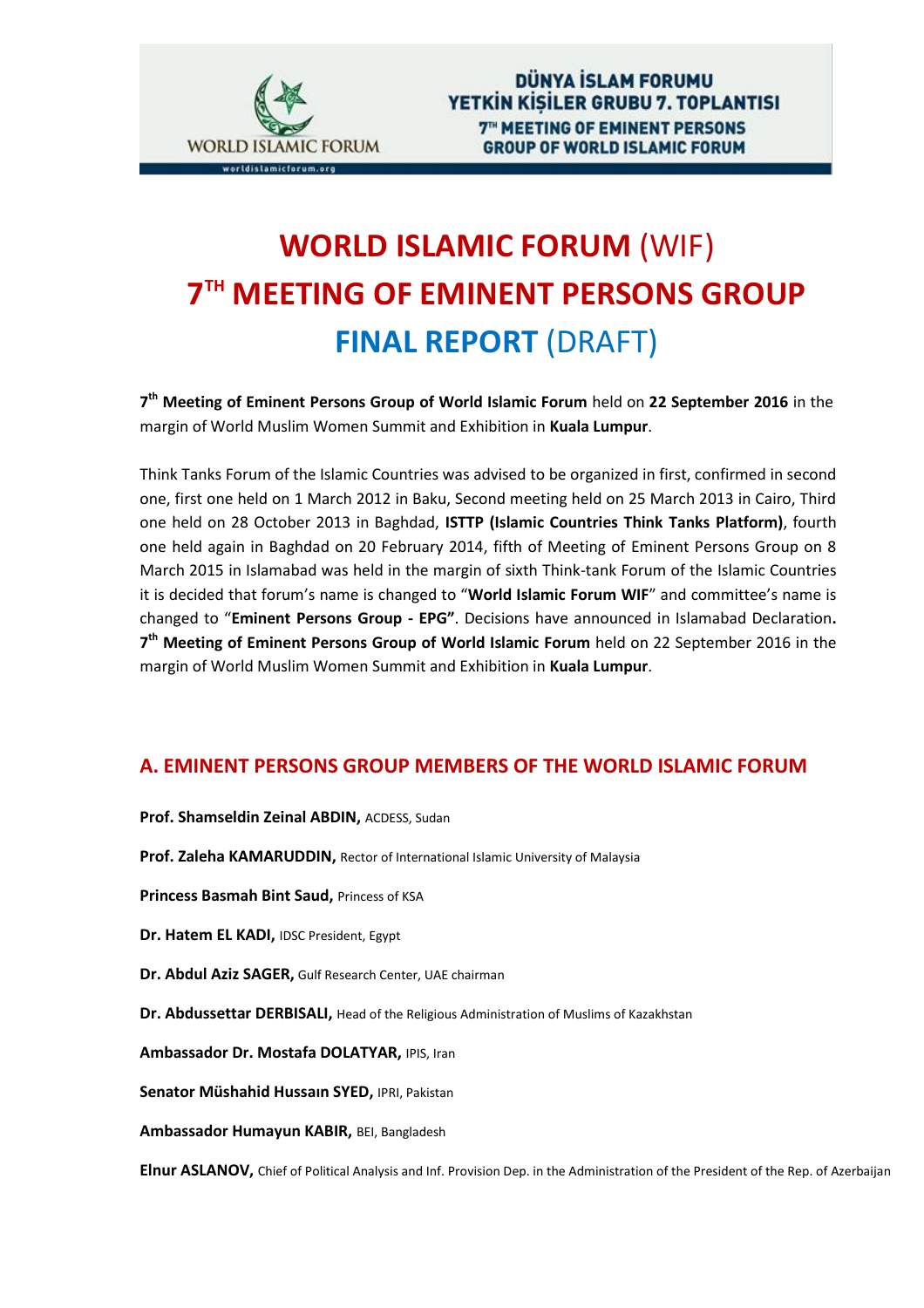

# **B. OTHER PARTICIPANTS**

**Süleyman ŞENSOY,** Chairman of TASAM **Ambassador (R) Murat BİLHAN**, Vice Chairman of TASAM **Ambassador (R) Prof. Dr. Ali Engin OBA**, Advisor of Chairman of TASAM **Ambassador (R) Dr. Azmy KHALIFA,** Academic Advisor of RCSS **Prof. Dr. Ahmet Sedat AYBAR,** Advisor of Chairman of TASAM **Dr. Muharrem Hilmi ÖZEV**, Secretary General of WIF & ISTTP **Osman ORHAN**, Director of WIF & ISTTP

# **C. PROVISIONAL AGENDA OF 7 TH MEETING OF EMINENT PERSONS GROUP**

- **01.** Introduction
- **02.** Topics about World Muslim Women Summit and Exposition
- 03. Suggestions about 2<sup>nd</sup> World Muslim Women Summit which will be held in Turkey in 2017
- **04.** Suggestions and Remarks about Tasks and Functions of the Eminent Persons Group
- **05.** Suggestions about the 8<sup>th</sup> World Islamic Forum
- **06.** Suggestions and Remarks about the Islamic World
- **07.** Other Issues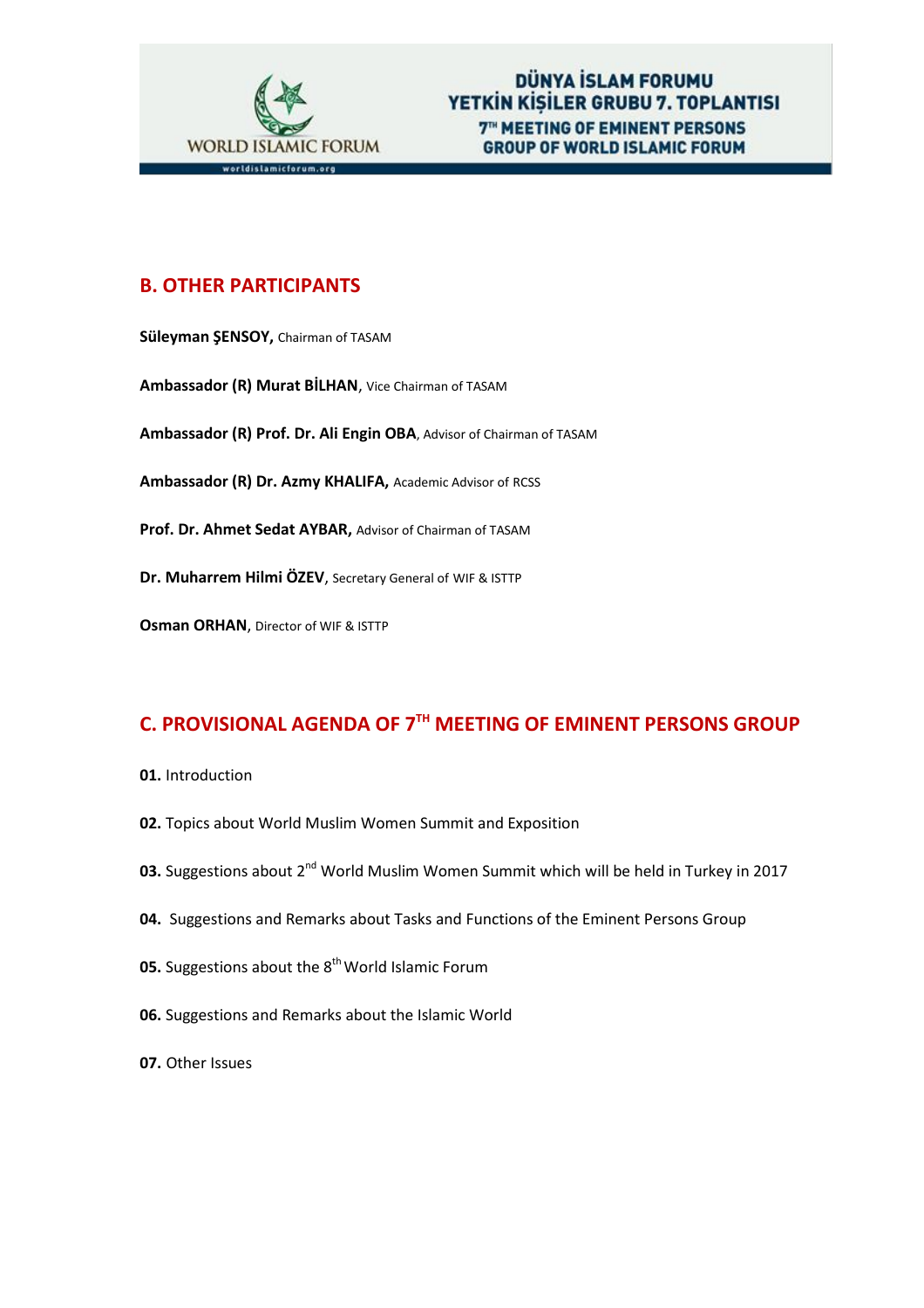

# **D. SUMMARY OF THE MEETING**

#### **Topics about World Muslim Women Summit (WMWS)**

World Muslim Women Summit, organized in Malaysia, has been the largest global event about women. WMWS, first one was organized in Malaysia is needed to be hand over to other Islamic countries and turn into increasingly successful series of events. WMWS has great importance in the frame of activities of WIF. It has an importance to be a host for future activities of WMWS, the second one will be held in Turkey in 2017, in other Islamic countries by considering demographic and geographic features. Events as WMWS are being able to be organized with great efforts and due to support and close interest of public authorities and international organizations as OIC. Primarily Eminent Persons Group and all relevant persons have to make great effort in order to describing these organizations and similar ones before relevant authorities and to organize meetings that can be approved well according to Islamic World and international public opinion.

Discussions about women rights started in West because of problems occurred through modernization. Naturally, discussions are dominated by Western perspective. This situation created women rights mentality, marginalizing man and division of society is possible through man-woman axis. Though human nature causes the necessity of cooperation of man and woman. Women have rights as men. Thus women rights issue should be described through Islamic perspective and with an approach, determining man's role, has to be developed.

Well-situated Islamic countries should provide education to girl students of other Islamic countries'. Currently Malaysia provides scholarship to schoolgirls from Syria, Palestine, Iraq, Yemen and Afghanistan. It is advised to enlarge program as encompassing Turkey, Iran and Gulf Cooperation Council though secretariat stays in Malaysia.

WMWS activities have a new initiative feature at the level of Islamic World. This initiative has importance especially in two directions. First one, whole literature relevant to women problem is being produced by West. This prevents to find solutions that peculiar to Islamic countries and to comprehend dimensions peculiar to Islamic countries. WMWS enterprise and suitable activities in this frame, will contribute to this issue in the frame of Islamic world's own dynamics. Second one, to actualize cultural and economic globalization activities on women in globalization era. Because, man or woman all human is brought up by a woman. In the other hand efforts for extension of new consumption patterns required by globalization are woman centered. Therefore WMWS efforts is believed to contribute to give woman to her deserved peculiar position in Islamic World. Our regards as Eminent Persons Group have been offered to rector of International Islamic University of Malaysia Prof. Zaleha KAMARUDDIN, provided important contribution to the enterprise, and officials from Malaysian government.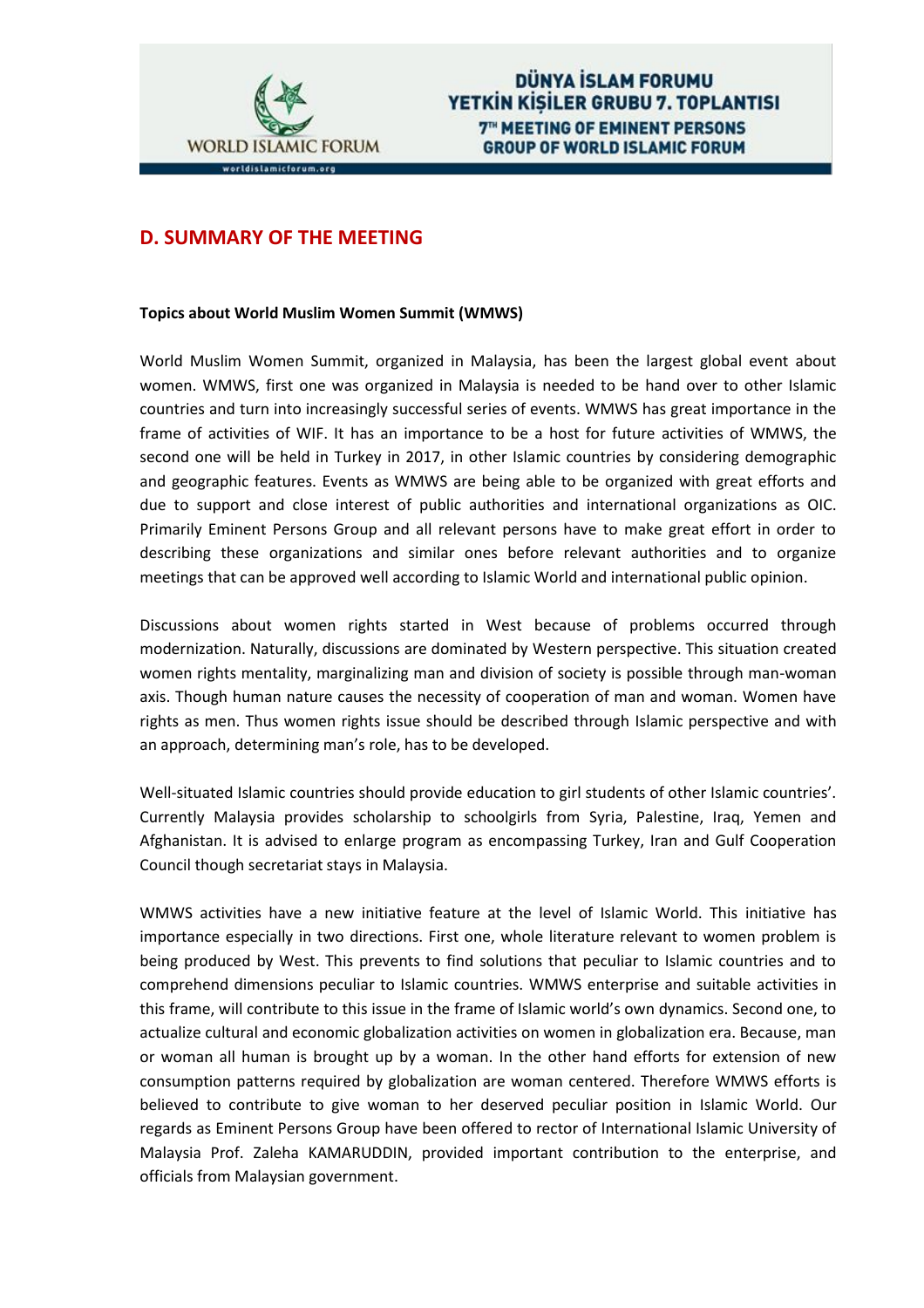

## **DÜNYA İSLAM FORUMU** YETKIN KISILER GRUBU 7. TOPLANTISI **7<sup>TH</sup> MEETING OF EMINENT PERSONS GROUP OF WORLD ISLAMIC FORUM**

It is needed to resolve researches on the women problem issues through slogans perspective, carry away from encomia appeal aimed to women and get into action. Particularly Islamic World, globe in general confronted with the threat of becoming monotype culturally. At this point role of women is at center. Whereas we have to put "oneness in plurality" in practice not to becoming "monotype" both in Islamic World and in the whole world.

Number of delegates from Turkey participating in WMWS is 135. Numerous organizations supported the process. Contributions required to be improved through quality and quantity. Works relevant to women problem have peculiar problems however works should be increased on account of importance of issue.

Some Islamic countries as Malaysia gained ground on women problem issue. The countries', leading in researches of the problem, experiences should be shared.

Women are not just mothers; they can take every role in society from fighter pilot to teacher. Women's role in music, culture, sports etc. activities and in every occupation has to be consolidated. If will be given chance to women, they will show and prove themselves. If half of average population is women, at the countries women are not able to be active enough, success can't be a subject. One winged country can't fly. We can't develop as we use half of our potential.

Statistically, we see the Islamic countries at the bottom in the case of women participation. Participation of women at fields like security and health in measures of %30-%40 must be provided. Actually, main problem can be determined as incorrect education policies. Rate of undergraduate girls nearly reached at %70 in some Islamic countries though contribution of women has not grown enough in issues as peace building and development.

Early marriage, perspective of society to girls, violence against women is the most serious problems. Violence against women is a global problem and Muslim woman is affected from this problem in a way. Equal, just and rightness treatment to women has to be proved.

Serious parts of problems relevant to woman derived from comprehend the Islamic necessities properly in the process of transition from traditional era to modern era. At this context communication between woman organizations in Islamic world has to be strengthened.

OIC will assume to be a main coordination mechanism function for Islamic countries in this issue, foundations, as WIF and Al- Azhar University should provide utmost contribution.

Woman problem is a global problem that occurred under the enforcement of modern sociological circumstances and Islamic world is affected. Must avoid divisive and discriminator language for resolution and should be acted through the mentality of "love the created for the creator's sake".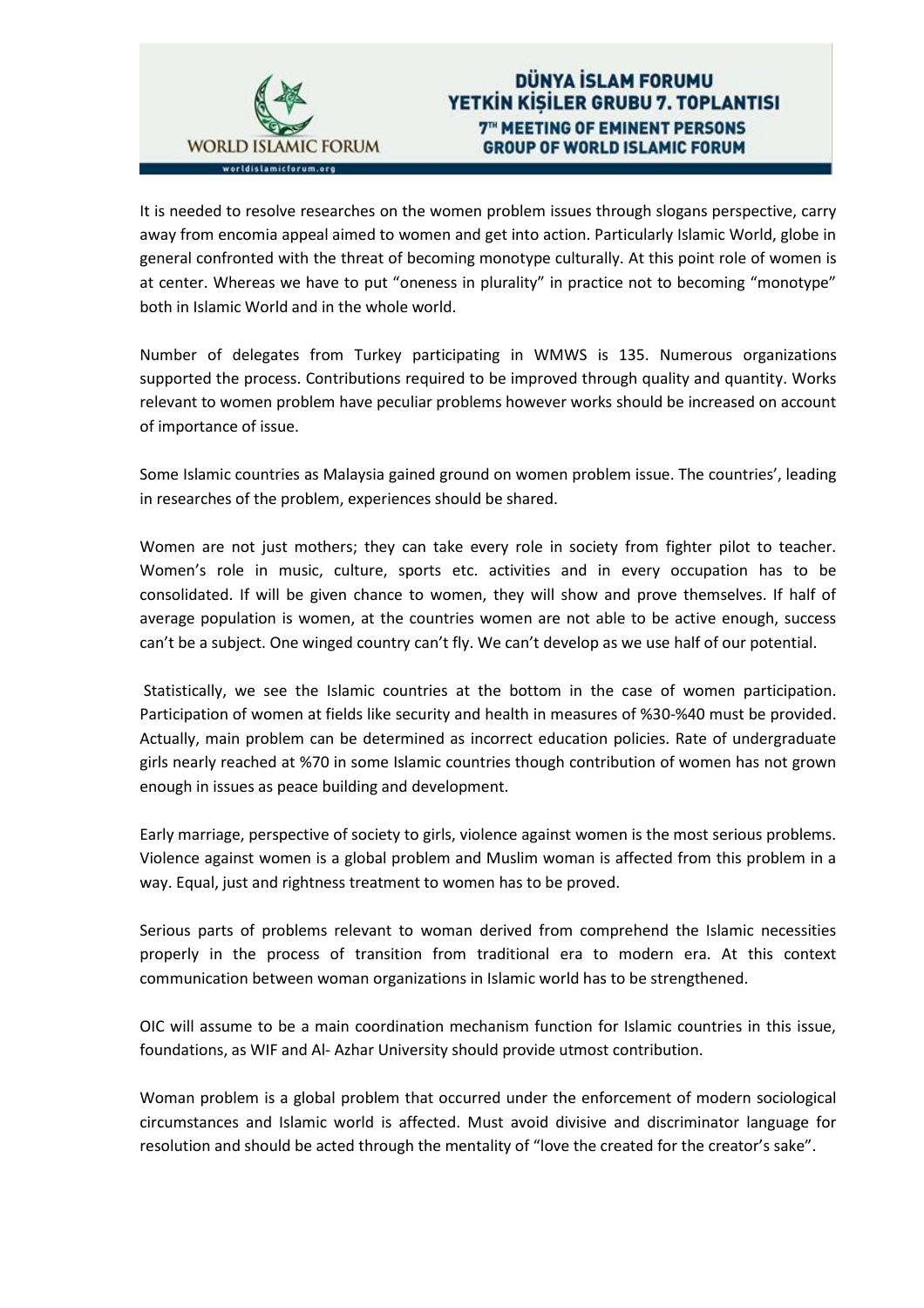

#### **Advices and Considerations about Activities of World Islamic Forum Eminent Persons Group**

The more critical knowledge based civil structure is strengthened, will be easier to unify Islamic world and to resolve problems. In the level of WIF; Eminent Persons Group and WMWS, founded eight years ago under the protection of some official and international organizations as a common achievement of professionalism and idealism and as a civil initiative, was made great progress.

The Forum that main motion point is institutionalization of critical knowledge and boost of institutes at this context, and the maintenance of civilian feature of the other activities under the aegis of Forum are a living example for Islamic countries that remain behind in NGO activities. It should be considered that the most serious problem of civil initiatives in the case of continuity is financing. Facilitation of utilizing public resources along with improving civil consciousness in order to get over the financial problems has great importance.

Required efforts in order to make current works in WIF and other platforms more influential has to be discussed. Islamic Civilization hasn't indicated a solution for issues introduced by modern age. An Islamic perspective must be developed for solutions of problems and it must be declared to world.

Activation of present mechanisms and development of new mechanisms are required to create a preferable environment that gives ability to discuss different ideas in Islamic World. Eminent Persons Group's meeting to discuss problems once or twice in a year is not enough. Permanent communication mechanism must be formed and some way has to be found to use capacities of universities and NGOs efficiently. It is supposed to perform peculiar studies for every field and region and bring opinions of different countries up for discussion.

Calling professionals in different fields relevant to problems of Islamic World to activities of committee will be favorable because each member of EPG have an occupation in one field.

Official request from Afghanistan Government Foreign Ministry has reached to Forum Secretariat that asks to organize 8th WIF in historic cultural capital Herat. Only obstacle in front of Herat to host the organization is security problem. Even if Government of Afghanistan gave an assurance to take precautions at highest level, we concern that the participation will be limited. In the case of demand this event or one of events in future, will be organized in one of the countries at Central Asia or in the condition of impossibility will be favorable to organize in Turkey.

Qualified analysis' in the frame of concepts as regional order, common security, power balance, harmony, alliance, hegemony, consolidation, historic traumas, rising powers, exterritorial powers needed to be made and be submitted to authorities.

A main title comprehends problems such as; poverty, environment and terror will be the main theme of 8th WIF. It is indicated that there are emergent issues for global politics and Islamic world like violence, radicalism, and terrorism and assignment of 8th WIF's main theme at this frame in order to support decision makers.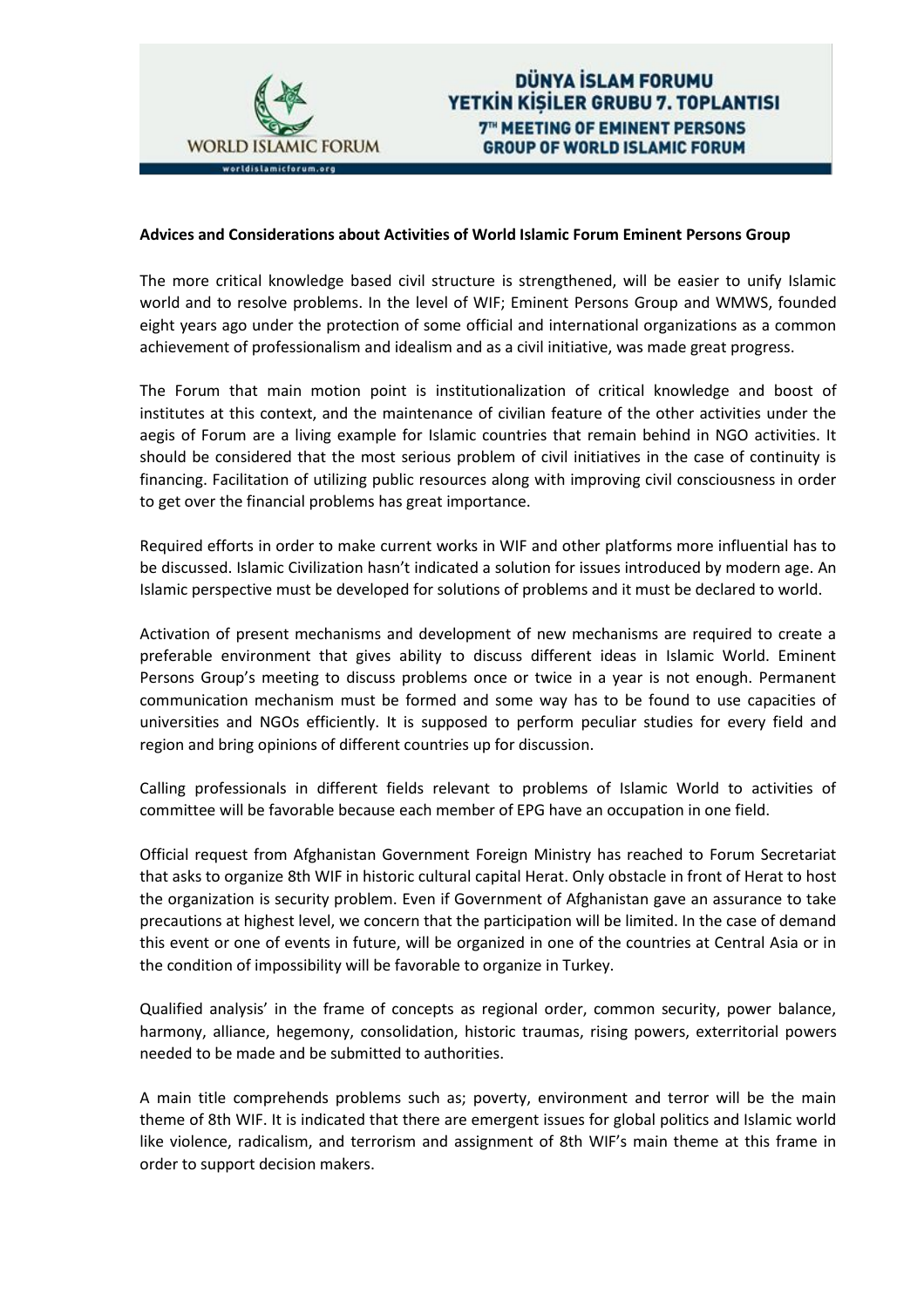

# DÜNYA İSLAM FORUMU YETKIN KISILER GRUBU 7. TOPLANTISI **7<sup>TH</sup> MEETING OF EMINENT PERSONS GROUP OF WORLD ISLAMIC FORUM**

Organizing a Youth Summit at the level of Muslim world discussed in previous EPG meetings and this offer discussed again hence decided to give weight to required works. "World Muslim Youth Summit" should be organized with the theme of "Education, Science, Culture and Mass Media". Sudan is keen to take initiative in this issue. Influence of structures such as education, religion, development, ethics, and politics on the Muslim youth locally and globally should be mentioned in order to bring peace and harmony in the Summit. Struggle with terrorism and radicalism should be considered in the Summit along with religion perspective and new trends in politics.

#### **Advices and Considerations on Islamic World**

Success of political mastermind depends on economic and military power. If fundamental shortages are going to remain, unification attempts of Muslim world will be a dream and will remain to be a romantic idea. None of powers that don't act through justice principle can institutionalize or transform into synergy and be permanent. However, it is impossible to defend justice principle before raising the power capacity. If we don't put a balance between power and justice, it won't be possible to realize our civilization values that we pride. The aim of activities that are being made under the WIF is to provide contribution for transition from emotional dimension to realistic dimension.

Muslim World in our day is confronting several great problems primarily economic problems. Concept of Islam evokes negativity through the opinion of global community. It is duty of Muslims to save Islam's beautiful name against stereotyped negative ideas. Muslim world needed to peculiar advices and critics against both to avoid negative opinions on Islam and to array its own condition. Ignoring the problems brought by modernity will not be useful to avoid the problems. Therefore it is a necessity to develop policy advises on essential issues and actualizing them exactly.

The nature of political and sociological life is changing globally with the technological improvements. Non-adaption to innovations generates serious problems. Nowadays, nongovernmental actors' activity is growing so in some fields of life states are just doing leadership.

By the change in state nature, borders of security is being redefined. Improvements in robotics and internet technology are threating the Muslim world in terms of working conditions. Big masses will confront with the threat of unemployment if precautions will not be taken. If technological transformation will not be managed favorable there will be liquidation of human resource in an enormous mean. Non-driver taxis and public transportation vehicles, working robots in darkness for 24 hours will reduce the demand of labor.

It can't be ignored that regional powers in Middles East and North Africa are game changers that can affect the plans and activities of global actors in terms of politics and security. However actualizing this potential is only possible with regional coordination and cooperation.